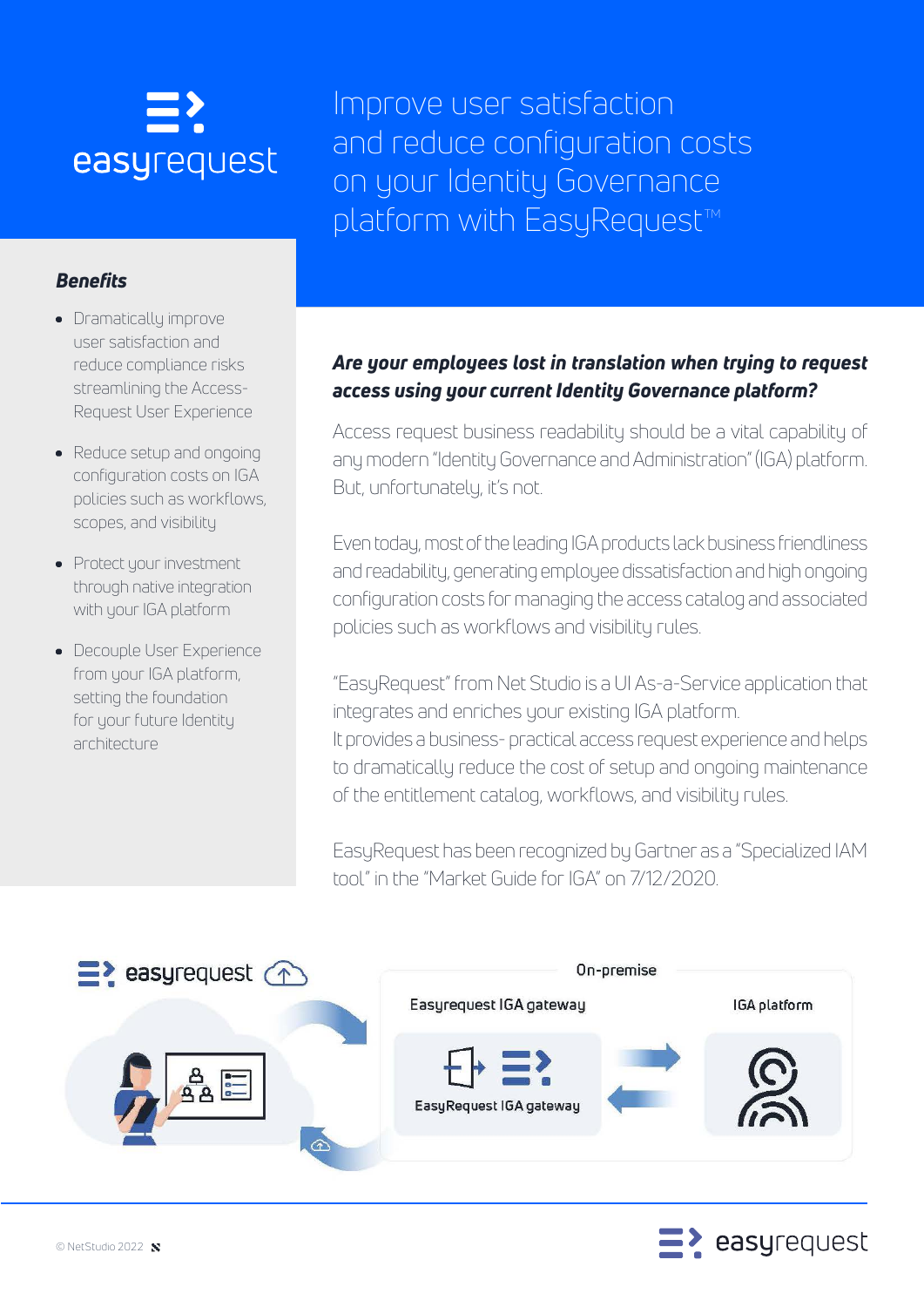«Our employees' satisfaction has dramatically improved thanks to EasyRequest front-ending our Sailpoint IdentityIQ platform. Now our employees can easily search, select, and quickly submit for approval the right entitlements for getting their business done without engaging with our help desk personnel.»

CISO, a large payment service provider

## EasyRequest key capabilities

### IDENTITY MANAGEMENT THE BUSINESS CAN UNDERSTAND

EasyRequest is the product culmination of years of Identity Management projects and endless debates with business users on how they, not IT folks, would envision an 'easy to use' Acces Request application. EasyRequest offers a "rich while simple" user experience on the entire set of Identity data and actions that are kept stored on your existing Identity Governance platform.

### INTEGRATION WITH EXISTING IGA PLATFORMS

Security and privacy requirements are fulfilled by EasyRequest IGA gateway, a low footprint stateless software component that is installed behind the client's firewall and bi-directionally syncs data securely between the client's IGA Datastore and EasyRequest. It can be configured for any Identity Management/ Governance platform. Native integrations are today available for Sailpoint IdentityIQ and Micro Focus Identity Manager. Additional leading IGA platforms are on the roadmap.

### EXTENDABLE CATALOGUE

EasyRequest extends the existing, hard to understand , catalog, adding business-rich information such as additional level of taxonomies and searchable metadata. Leveraging its set of out-of-the-box templates, EasyRequest can enrich the current Catalog with a functional view on entitlement, rather than just relying on short descriptions.

### EMBEDDED WORKFLOW ENGINE

EasyRequest embedded Flowable, one of the most powerful, awarded, and commonly used workflow engines. Power users can quickly draw advanced BPMN 2.0 workflows with the graphic tool and deploy it inside EasyRequest to freely design the approbation flow of each request managed by EasyRequest.



### LIFE CYCLE MANAGEMENT OF NON-EMPLOYEES

EasyRequest offers a complete user life cycle for non-employees (external workforces, users, consultants, etc) acting as an authoritative source for the IGA processes of such kinds of users.



### APPLICATION OWNERS ARE IN FULL CONTROL

EasyRequest offers to Application Owners a set of super-powers to properly govern access to their applications, such as managing the visibility and grouping of "their" portion of the catalogue, to add/remove/block access to users on the managed applications.



EasyRequest enables users to perform their access request needs using their business language, not someone else's technical jargon



### *Technical requirements*

EasyRequest is available in the following options:

- As a docker container, installable either on-premise or in your cloud provider of choice
- As a Software Appliance
- As a fully hosted SaaS application.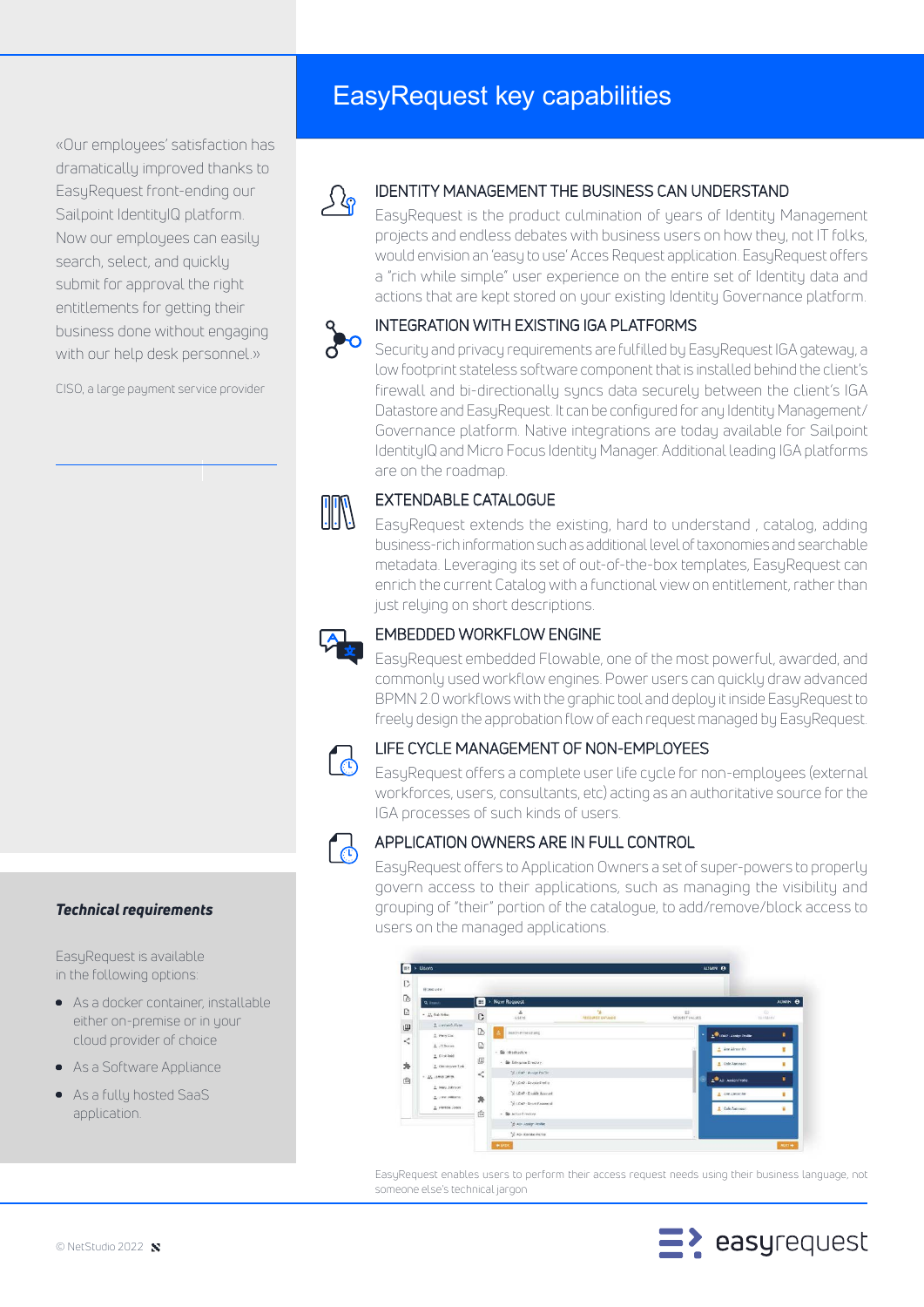# EasyRequest IGA gateway for *SailPoint*

«As a global, fast-growing Business School, the ability to get things done quickly is a vital feature of our DNA. Now, even what looks like a very technical aspect, such as requesting access to digital resources and applications, is a key factor in gaining and retaining students and alumni in our competitive landscape. We were initially skeptical about adding EasyRequest to our Sailpoint installation. It took just a demo to convince the other stakeholders and me this was the right move, not only for improving today's user experience on accessrequest processes, but also for achieving better agility for any future required platform change".

CIO, Global Business School

### *Technical Requirements*

- Sailpoint IdentityIQ version 7 and above
- **EasyRequest IGA gateway for** Sailpoint is a java-based service.
- Java engine version 8 and above is required.

*EasyRequest fully integrates with Sailpoint's IdentityIQ.* It accesses data that is stored on Sailpoint's Identity Cube (Identities, Accounts, Roles, Entitlements, Assignments, Risk Index, and Workflows), exploiting Sailpoint's IdentityIQ APIs and PlugIn Framework.

*EasyRequest IGA gateway ships with several out-of-the-box workflows* that install and execute on Sailpoint's IdentityIQ Workflow Engine. Examples are: Create a New Account; Update Account Properties; Enable/Disable Account; Assign/Revoke Profiles and Entitlements.

*New Sailpoint workflows* can be implemented way more efficiently in EasyRequest, also leveraging the natural language workflow description capabilities that altogether remove the need for coding required on the Sailpoint platform.

*EasyRequest & Sailpoint IdentiyIQ data and request status are kept aligned* through the "EasyRequest IGA Gateway for Sailpoint" component. The gateway can be configured to select which Identity attributes should be synchronized with EasyRequest and with which frequency (daily, hourly...).

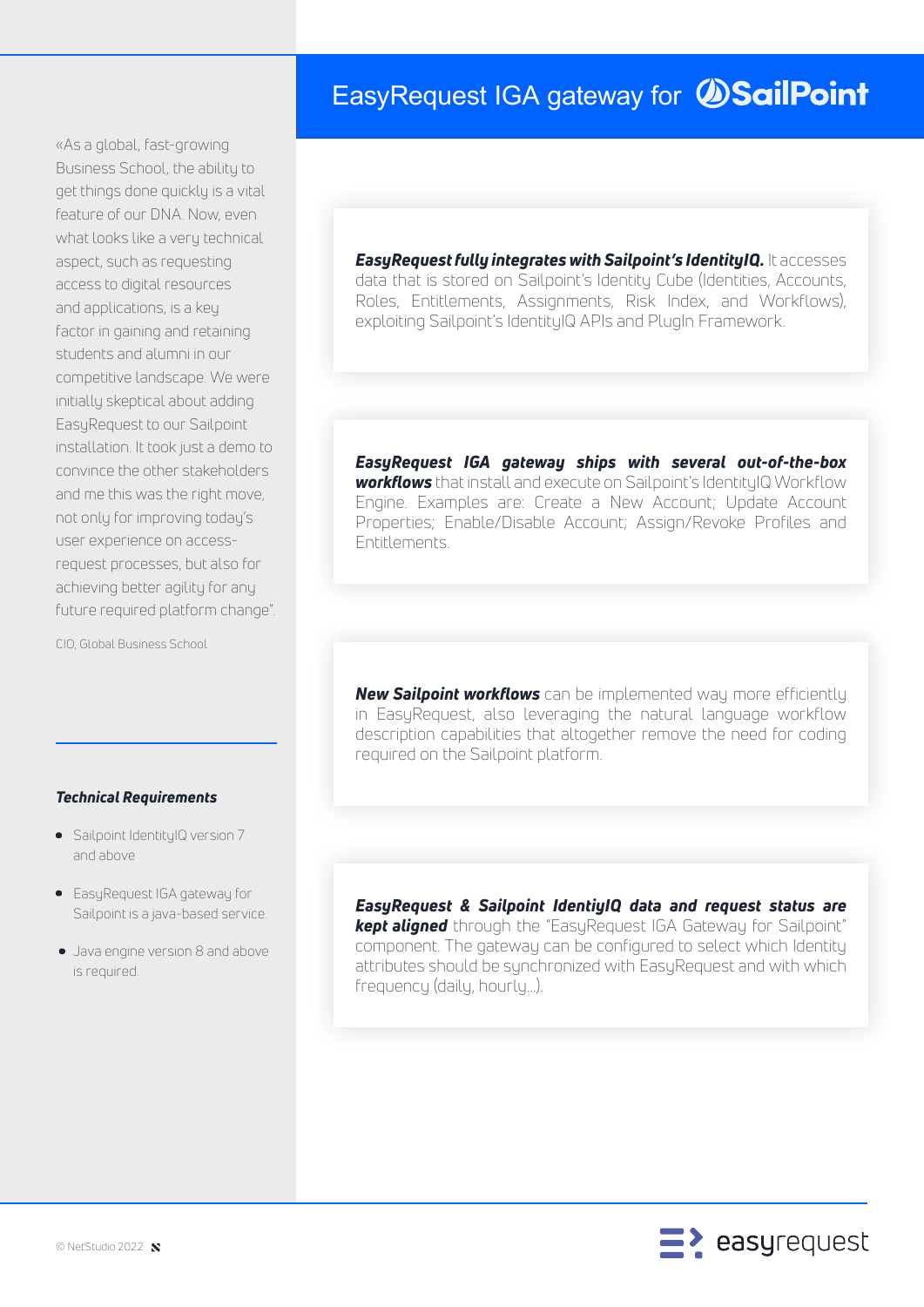# EasyRequest IGA gateway for **THERE**

"We almost lost any hope to be able to replace our in-house developed access-request tool. At PoC level, everything went fine, but then the devil is in the detail, and we could not migrate our access logic and catalog complexity into any standard product Then, we challenged EasyRequest's capabilities, and they were able to demonstrate the ability to migrate on-par, as well as adding some exciting features such as a compliant version of the 'like Mike' functionality, where such a request gets filtered out and submitted according to our compliance policies."

CIO, Global Pharma

### *Technical Requirements*

- **•** Micro Focus Identity Manager version 4.02 Advanced Edition and above
- **EasyRequest IGA gateway for** Micro Focus is a java-based service.
- Java engine version 8 and above is required.

### *EasyRequest integrates natively with Micro Focus Identity Manager*.

It accesses data that is stored on the Micro Focus Identity Vault (such as Identities, Resources, Assignments, and Workflows), leveraging the native soap integration capabilities offered by the Micro Focus User Application Webservices.

*EasyRequest IGA gateway for Micro Focus ships with the following out-of-the-box workflows* that install and execute on Micro Focus identity Manager workflow engine: Create a New Identity; Update Identity Properties; Enable/Disable Identity; Assign/Revoke Resources.

*EasyRequest overcomes fundamental audit-related Micro Focus product limitations*, providing full approver traceability for completed workflows and retaining "older than 12 months" workflows. EasyRequest also extends any Micro Focus workflow with the possibility to add attachments and in-line message exchange with 'out of the workflow' stakeholders, which would otherwise require off-line email exchange.

*EasyRequest & Micro Focus Identity Vault data and request status are kept aligned* through the "EasyRequest IGA Gateway for Micro Focus" component. The gateway can be configured to select which Identity attributes should be synchronized with EasyRequest and with which frequency (daily, hourly, ...).

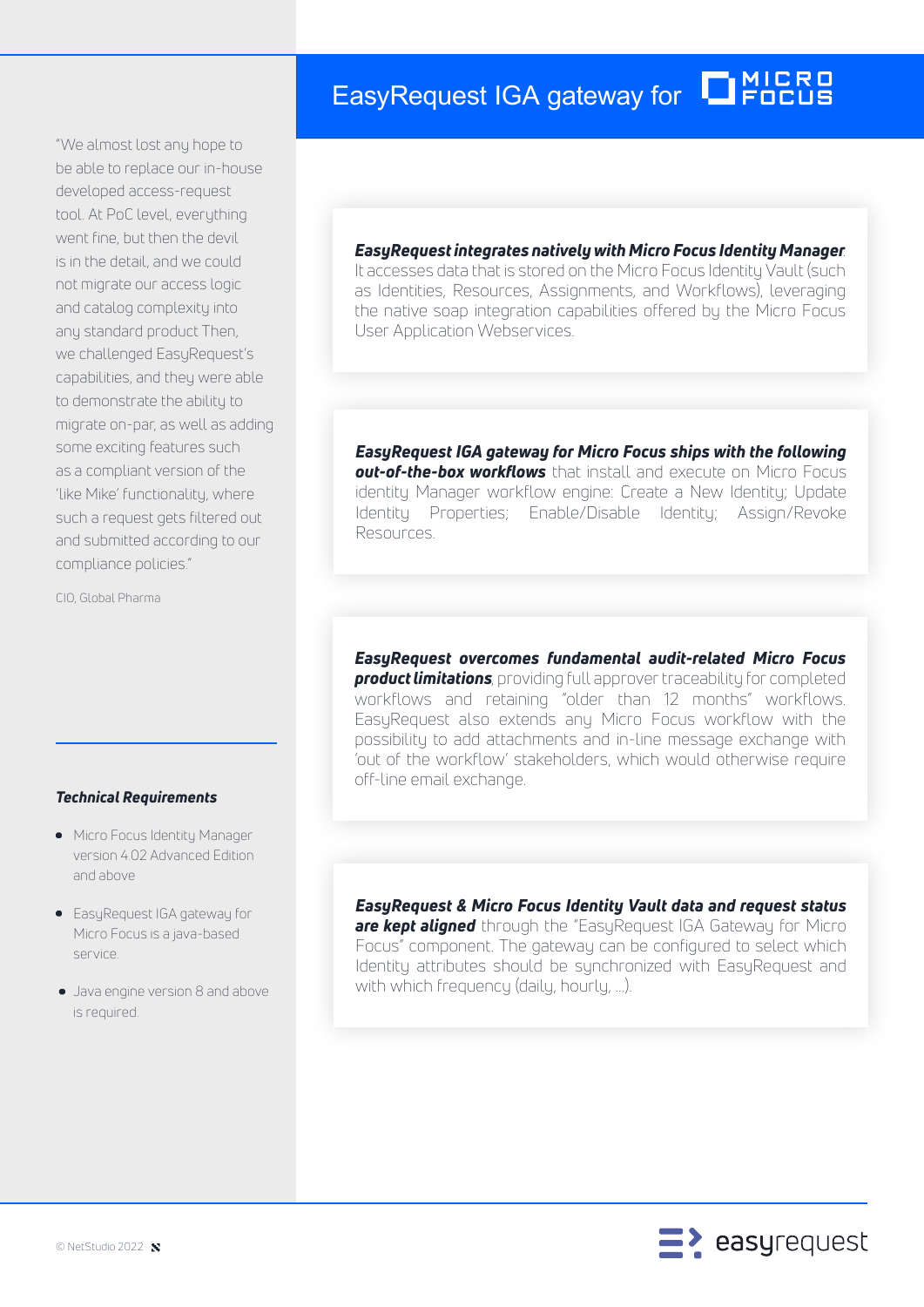«We were advised to implement our access request processes leveraging the ServiceNow platform. It turned out not to be the right decision. When we realized how quickly EasyRequest could integrate with our environment and make our users happy, we quickly decided to implement it as our standard access-request entry point.»

CISO, European Energy and Utility company

### EasyRequest IGA gateway for IBM Security Identity Governance & Intelligence (IGI)

*EasyRequest integrates natively with IBM IGI.* **It accesses data** stored on IBM Identity Governance (Identities, Accounts, Business Roles, IT Roles, permissions, Employments, Organizational Unit Roles visibility) through REST APIs.

*EasyRequest IGA gateway leverage the new embedded workflow engine to add fully powered workflow capability to the IBM IGI platform.* It makes it easy to design the most common request access scenarios involving business owners, Application owners and endusers. As a result, your teams can create efficient workflows, and you can rapidly model advanced workflows with greater efficiency, saving time and resources while unlocking business value.

The main capabilities are: Create a new Identity, Create a new Account, Enable/Disable Account, Assign/Revoke Roles, allowing many approval steps.

### *Technical Requirements*

- •IBM IGI version 5.2.6 and above
- EasyRequest IGA gateway for  $\bullet$ IBM IGI is a java-based service.
- Java engine version 11 and above is required.

*EasyRequest & IBM IGI data are kept aligned* through the "EasyRequest IGA Gateway for IBM IGI" component. The gateway can be configured to select which Identity attributes should be synchronized with EasyRequest and which frequency (daily, hourly, etc...).

HA configuration is available to scale over environments with a significant amount of data.